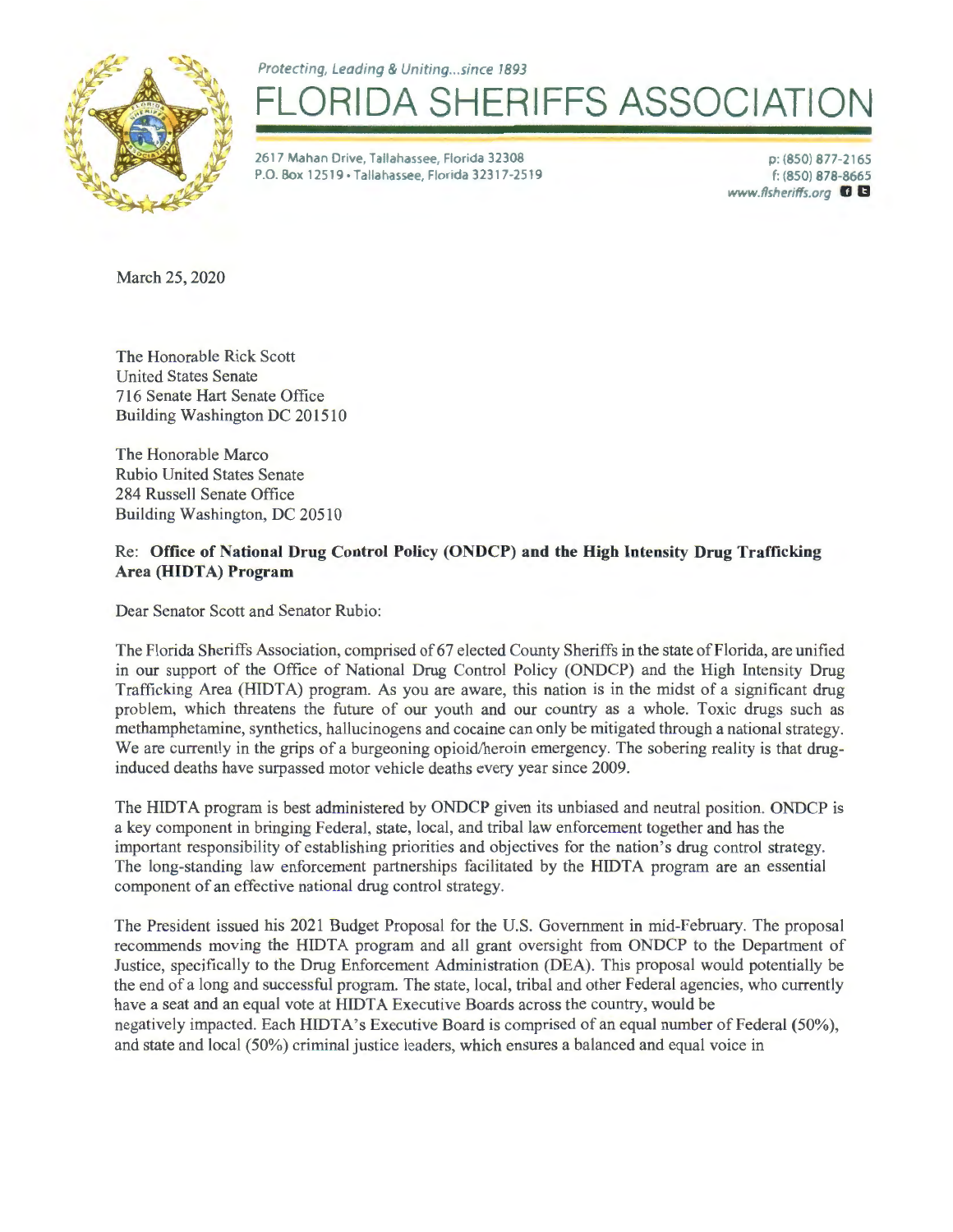High Intensity Drug Trafficking Area (HIDTA) Program March 25, 2020 Page Two

identifying the regional threat, developing a strategy, investing in the strategy, and in assessing performance. These partnerships created on each Executive Board allow HIDT As to focus on the drug threats specific to their area and are the cornerstone of the HIDTA program, ensuring neutrality. HIDTA's success is predicated on the results of a multi-agency partnership, not the directives of one specific agency and especially not to an agency that competes with the other agencies for HIDTA grant funds. Under the current proposal guidance, the Executive Board will no longer determine the budget and priorities, and the Director would not report to the Executive Board.

In our state, the positive impacts of ONDCP/HIDTA are undeniable. In 2019, HIDTA funds and coordinates regional task forces which have disrupted and dismantled 150 drug trafficking and money laundering organizations. The Florida HIDTA Initiatives removed 5,869 drug traffickers and violent offenders, 45.6 tons of cocaine, 1523 pounds of methamphetamine and 366 pounds of heroin from our communities, and removed 1,106 firearms associated with criminal organizations. Our state is provided the added benefit of HIDTA training and intelligence components as well as participation in the Domestic Highway Enforcement Program, which successfully removed \$49.6M worth of drugs and maethan \$1M in illegally obtained cash and assets in 2018. HIDTA provides our law enforcement agencies with nationwide connectivity with other HIDT As, increasing the exchange of intelligence and information, and enhancing joint investigations. Prevention programs in our communities play a significant role in addressing the drug problem. ONDCP's Drug Free Communities (DFC) programs are evidence-based examples of successful models. HIDT A and DFCs have an excellent partnership in addressing drug overdose deaths in Florida. Both should remain under ONDCP.

On behalf of the Florida Sheriffs Association, criminal justice professionals and the citizens they serve, we ask for your continued support of ONDCP, HIDTA, and the Drug Free Communities (DFC) programs. There is no valid reason to risk the goodwill between state/local law enforcement and our Federal partners by putting the HIDT A Program under the control and purview of one of its constituent Federal partnering agencies. The perception alone is enough to change the environment of goodwill that has been built between agencies through the unique and highly successful HIDTA Program.

Respectfull

Bob Gualtieri Sheriff of Pinellas County & President of the Florida Sheriffs Association

Copies to:

House Appropriations Committee-Financial Services and General Government Subcommittee The Honorable Mike Quigley, Chair The Honorable Jose Serrano, Vice Chair The Honorable Tom Graves, Ranking Member H-307, The Capitol Washington, DC 20515